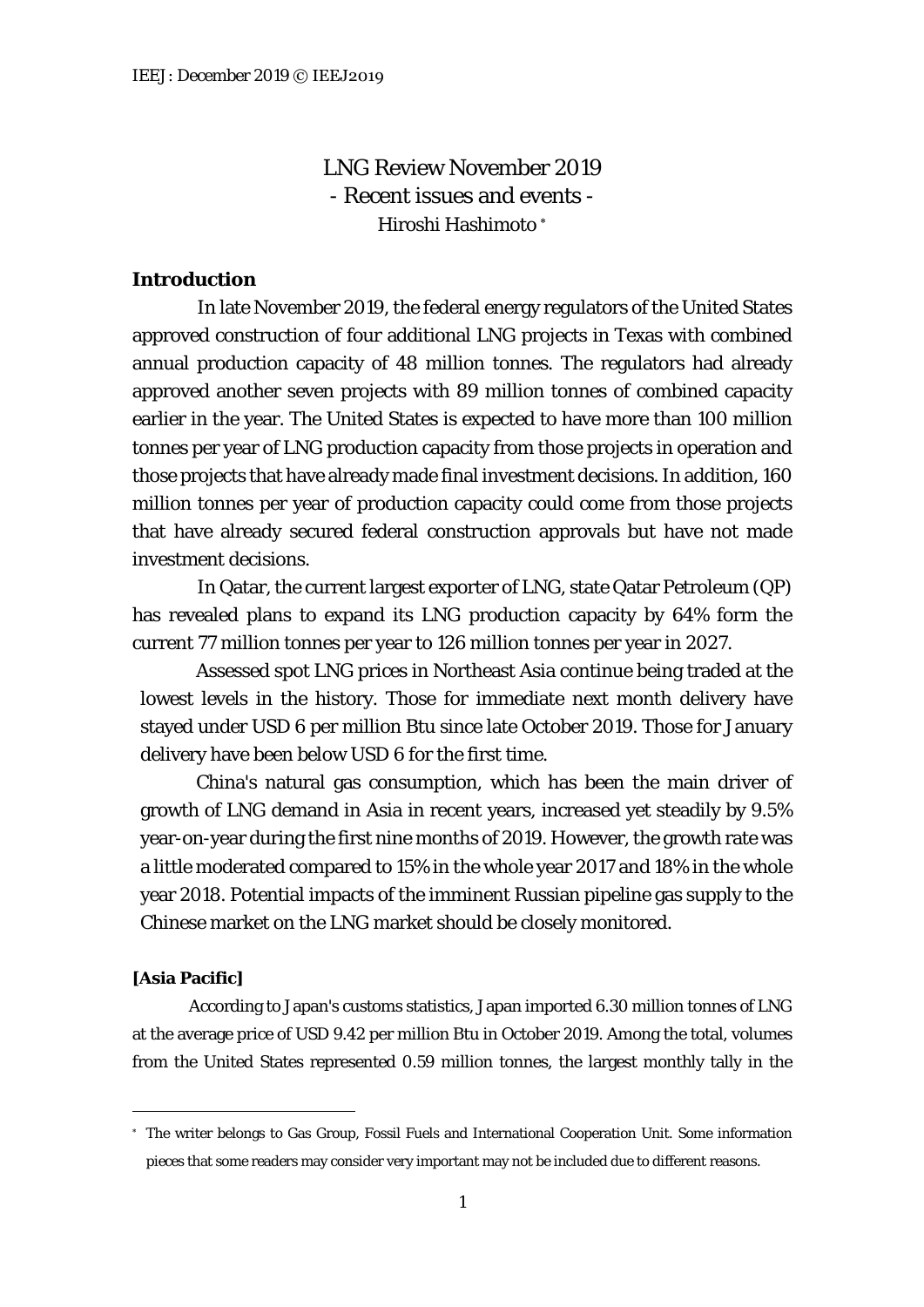history, with the average price of USD 8.83, while Russia provided 0.53 million tonnes at USD 8.26. During the first ten months of 2019, Japan imported 64.25 million tonnes of LNG, or 7.2% less than one year earlier.

Toho Gas and Mitsui O.S.K. Lines (MOL) announced the implementation of a demonstration test to supply LNG (LNG bunkering) to the LNG-fueled tugboat Ishin in the Port of Nagoya. LNG was transported via truck from the Toho Gas Chita-Midorihama LNG Terminal, and supplied with a truck-to-ship system to Ishin at the Port of Nagoya's Garden Pier.

Mitsui O.S.K. Lines (MOL) plans to construct the first two LNG-fueled ferries in Japan.

Kawasaki Kisen Kaisha (K Line) revealed that the company in December 2018 placed an order for a car carrier vessel fuelled by LNG with Imabari Shipbuilding. Expected completion will be in the fall of 2020.

Kawasaki Kisen Kaisha (K LINE) and FueLNG concluded a ship management agreement for the 7,500 m3 LNG-Bunkering Vessel (LBV) that FueLNG will own, operate and carry out all commercial operations. The LBV is expected to commence LNG-bunkering service in Singapore in the second half of 2020 after delivery from Keppel Offshore & Marine's shipyard. This will be the first LNG Bunker Vessel providing ship-to-ship bunkering in Singapore. FueLNG is a joint venture between Keppel Offshore & Marine and Shell Eastern Petroleum.

According to figures from NDRC (National Development and Reform Commission), China's natural gas production, import, and consumption during the first ten months of 2019 were respectively 142.28 bcm, 106.79 bcm, and 246.28 bcm, increasing year-on-year by 10.2%, 8.4%, and 9.5%. According to China's trade statistics, the country imported 6.524 million tonnes of natural gas in October 2019, 10.3% less than it did one year earlier. The country imported 77.71 million tonnes of natural gas during the first ten months of 2019, a 7.9% increase year-on-year.

India's Petronet LNG has installed LNG dispensing stations both at Dahej and Kochi terminals and procured buses to run on LNG as fuel at both locations. The station and buses at Kochi are under final stages of commissioning.

Australian Gas Infrastructure Group (AGIG) was awarded a project by Woodside for the pipeline component of its Pluto-North West Shelf (NWS) Interconnector. A new 30-inch diameter pipeline will run 3.2 kilometres, connecting the Woodside-operated Pluto LNG Plant to the NWS Project's Karratha Gas Plant (KGP), and is the first component of the infrastructure needed to transport gas between the two facilities.

Woodside said that the estimated gross contingent resource dry gas volume for the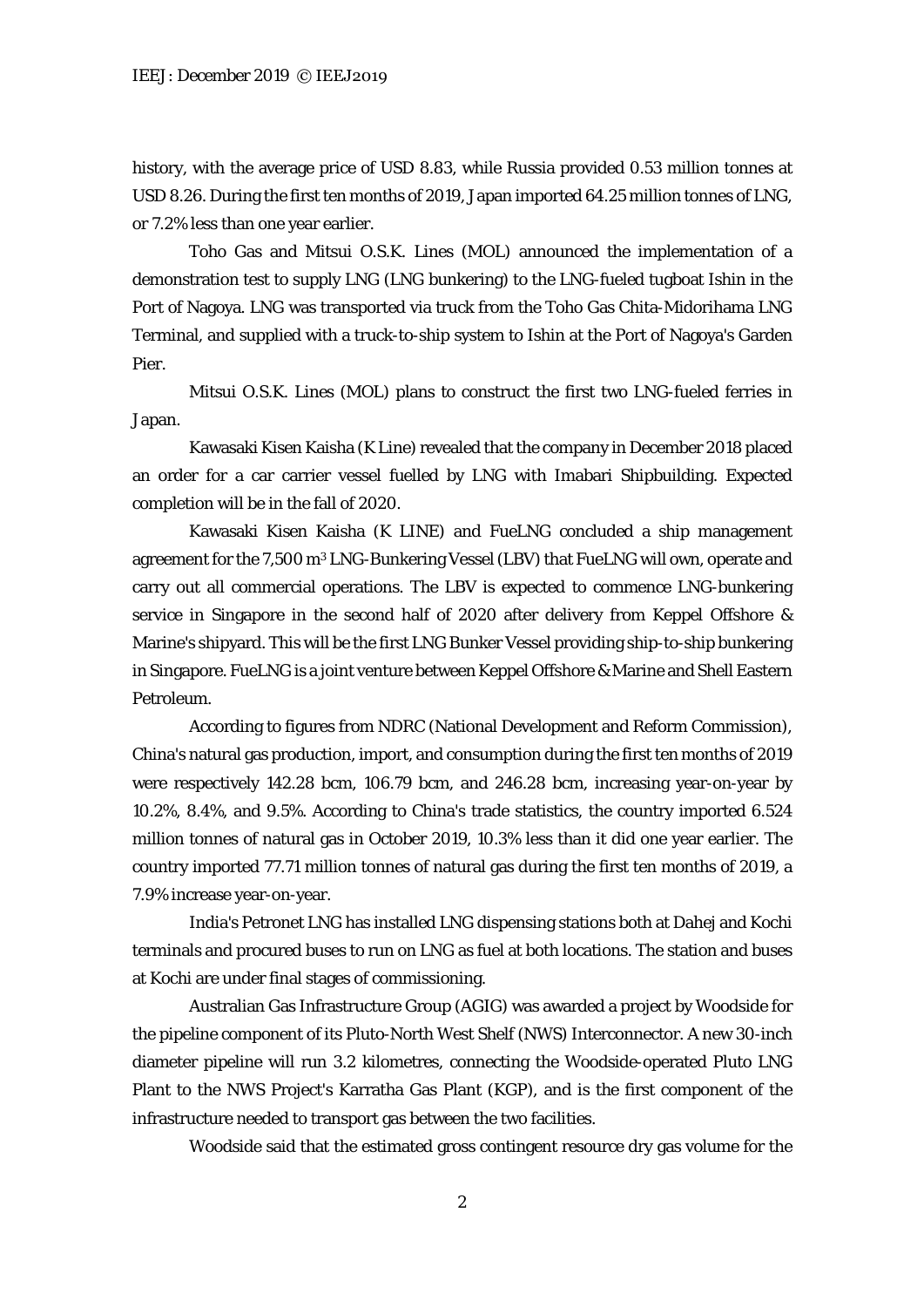Scarborough field has increased to 11.1 Tcf (100%; 8.3 Tcf Woodside share), up 52% from 7.3 Tcf (100%; 5.5 Tcf Woodside share).

Woodside and BHP agreed the tolling price for processing gas from the Scarborough offshore field at the Pluto LNG facility on Western Australia's Burrup Peninsula. The tolling price is valid to 31 March 2020. The toll is based on BHP maintaining no more than a 25% interest in Scarborough (WA-1-R) up to final investment decision (FID). Scarborough gas would initially be processed on a deep-water floating production unit and transported through an approximately 430 km pipeline to be processed at the Pluto LNG facility. First LNG from the proposed development is targeted in 2024.

INPEX announced that the 100th shipment of LNG departed from the Ichthys LNG Project's (the Project) onshore gas liquefaction plant in Darwin in the Northern Territory of Australia. Shipments of LNG from the Project commenced in October 2018.

Strike Energy said its recent West Erregulla gas discovery in the Perth basin as one of the largest ever conventional gas fields ever discovered onshore Australia.

Wesfarmer's subsidiary EVOL LNG's Kwinana LNG production facility will undergo a major expansion to supply growing demand from the mining sector to replace the use of diesel for power generation with natural gas. The Kwinana LNG plant, constructed in 2008 with a nameplate capacity of 175 tonnes per day, will increase its capacity to 250 tonnes per day from April 2020, with plans for a further potential expansion to approximately 300 tonnes per day in 2021. EVOL LNG has agreements with seven mining customers in Western Australia and operates a fleet of over 30 road tankers.

According to Santos, completion of the ConocoPhillips' assets acquisition is expected in the first quarter of 2020, subject to third-party consents and regulatory approvals. At completion of the acquisition and expected 25% sell-down to SK E&S, Santos' interest in Bayu-Undan and Darwin LNG will be 43.4% (11.5% pre-transactions).

Indonesia's PGN (Perusahaan Gas Negara) unit of Pertamina signed a deal to supply LNG to China's Sinopec in 2020 from Pertamina's portfolio.

## **[North America]**

Dominion Energy's Cove Point LNG plant loaded its 100th commercial LNG ship on Monday 11 November 2019, nineteen months after the facility entered commercial service. Cove Point produces LNG under 20-year contracts for ST Cove Point, a joint venture of Sumitomo Corporation and Tokyo Gas, and for Gail Global (USA) LNG.

In early December 2019, McDermott and Chiyoda announced that Train 2 of the Cameron project, has reached the final commissioning stage. This includes the introduction of pipeline feed gas into Train 2.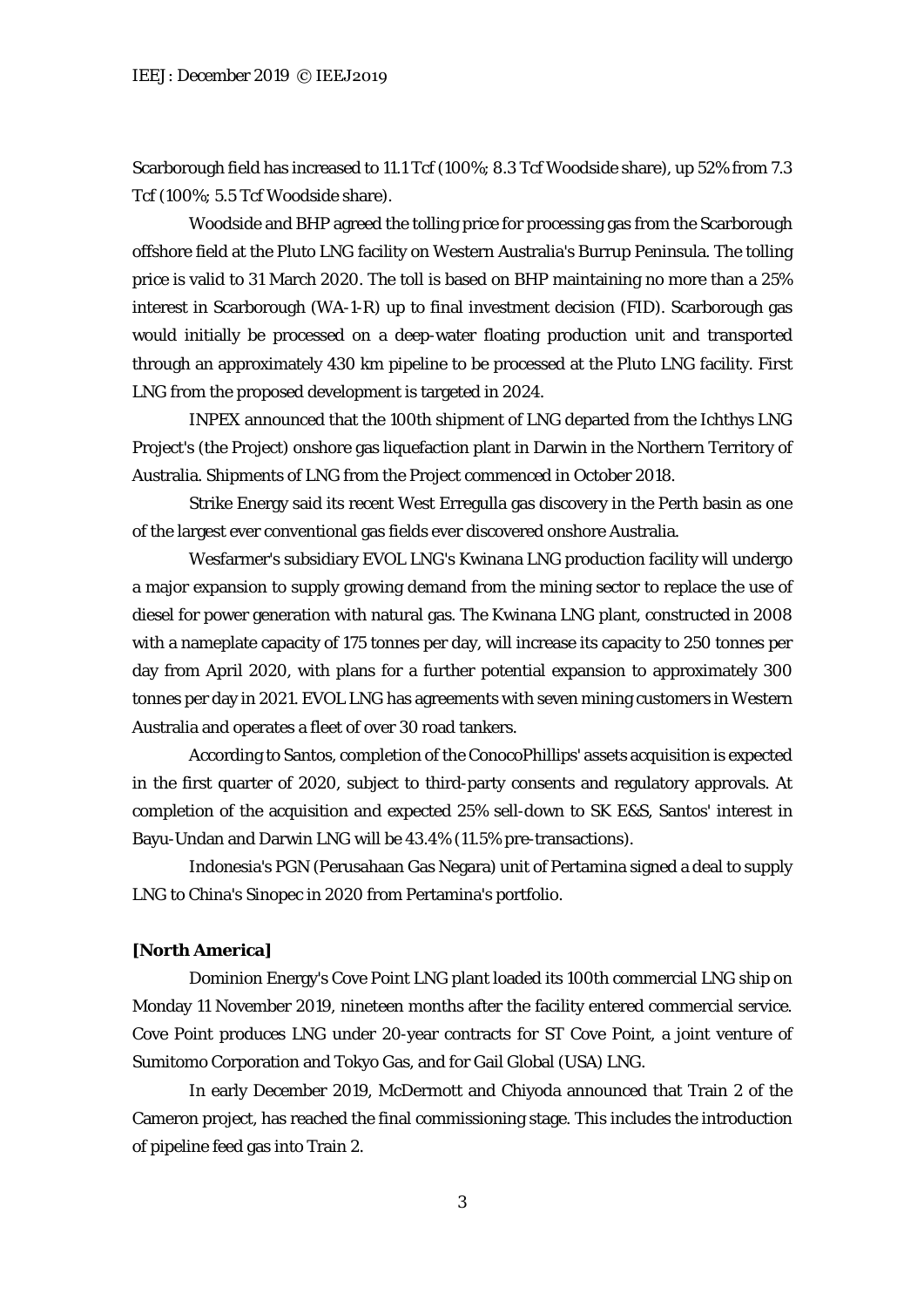Freeport LNG has filed a letter with FERC (Federal Energy Regulatory Commission) requesting authorization to place Train 1 and the Common Facilities at its liquefaction and export site on Quintana Island, Texas, in-service.

Tellurian reports said in its third quarter 2019 results that the company progressed the engineering for the Driftwood liquefaction plant, completing 26% of the total required.

In early December 2019, Energy Transfer LP (ET) announced that a comprehensive commercial tender package has been issued to engineering, procurement and construction (EPC) contractors to submit final commercial bids for the proposed Lake Charles LNG liquefaction project being developed by ET and Shell. The project would modify ET's existing LNG import facility in Lake Charles, Louisiana to add LNG liquefaction capacity of 16.45 million tonnes per year. The commercial bids are expected to be received in the second quarter of 2020. The commercial tender invites the EPC contractors to develop a comprehensive commercial bid for the lump sum turnkey contract.

FERC approved four LNG projects, including three projects along the Brownsville Ship Channel in Brownsville, Texas - Texas LNG Brownsville; Rio Grande LNG; and Annova LNG - and a project by Corpus Christi Stage III to build the Stage 3 LNG Project in San Patricio and Nueces counties, Texas. FERC earlier in 2019 approved LNG projects proposed by Venture Global Calcasieu Pass; Driftwood LNG; Port Arthur LNG; Gulf LNG; Eagle LNG Partners Jacksonville; Venture Global Plaquemines LNG; and Freeport LNG's Train 4 Expansion Project. Four projects are now pending before the Commission.

Gunvor and Commonwealth LNG entered into a Strategic LNG Marketing & Gas Supply Agreement in relation to Commonwealth's LNG export project in Cameron Parish, Louisiana. Gunvor will support Commonwealth in securing binding LNG offtake and gas supply agreements for the full capacity of the facility. In addition, Gunvor will commit to take up to 3 million tonnes per year. Commonwealth LNG expects to take a final investment decision (FID) in Q1 of 2021 and deliver its first shipments of LNG in Q2 of 2024.

FERC released the Final Environmental Impact Statement (EIS) for Jordan Cove Energy Project's proposed liquefaction and LNG export terminal in Coos Bay, Oregon. The Final EIS "concludes that constructing and operating the project would result in temporary, long-term, and permanent impacts on the environment. Many of these impacts would not be significant or would be reduced to less than significant levels with the implementation of proposed and/or recommended impact avoidance, minimization, and mitigation measures. However, some of these impacts would be adverse and significant. Specifically, the final EIS concludes that constructing the project would temporarily, but significantly impact housing in Coos Bay; that constructing and operating the project would permanently and significantly impact the visual character of Coos Bay; that noise resulting from pile driving activities at the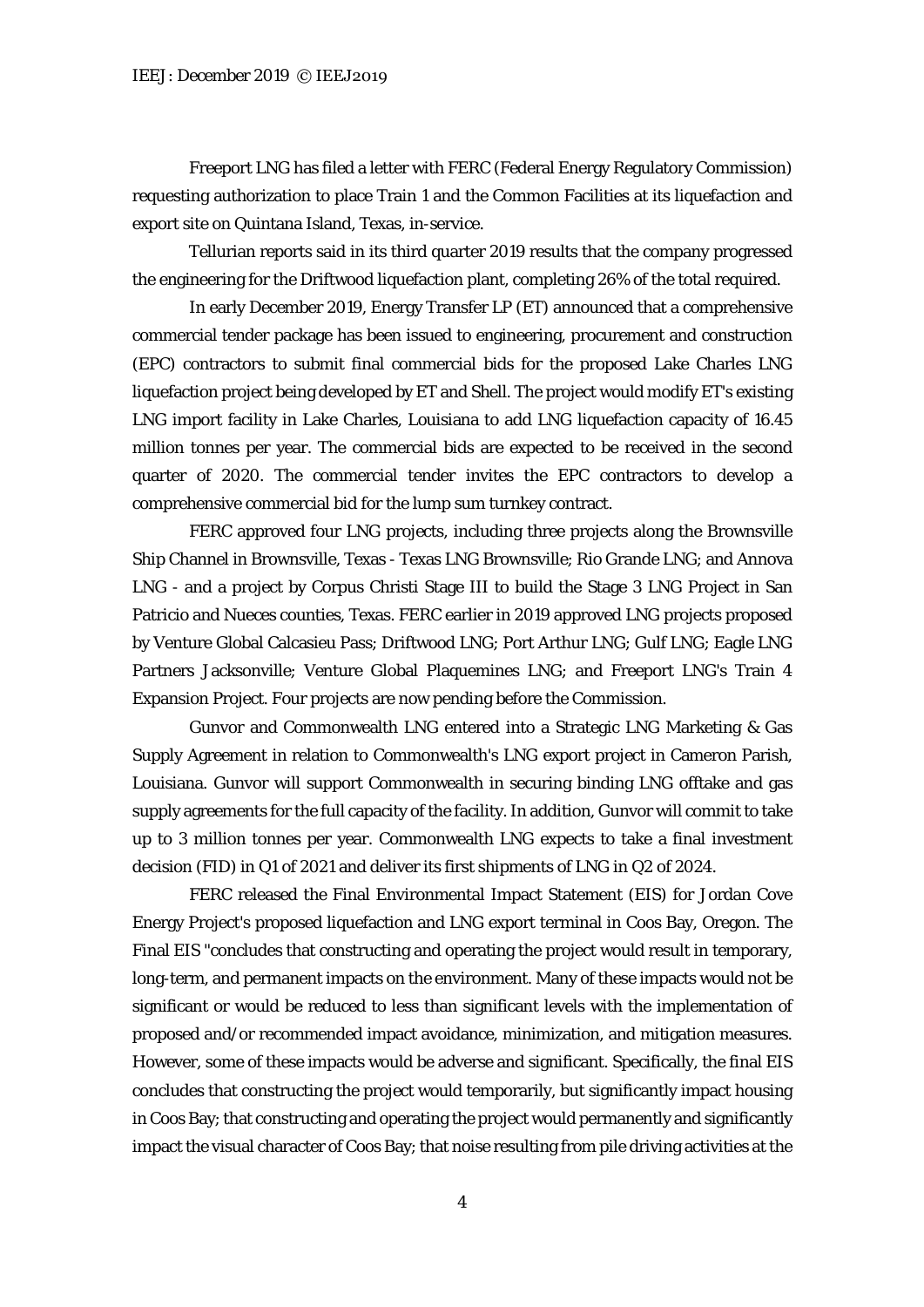LNG terminal would temporarily, but significantly impact the Coos Bay area; and that the project could have a significant impact on the Southwest Oregon Regional Airport operations. Furthermore, constructing and operating the project is likely to adversely affect 18 federallylisted or proposed threatened and endangered species."

### **[Middle East]**

Qatar Petroleum (QP) announced that it will raise Qatar's LNG production capacity to 126 million tonnes per year by 2027, an increase of 64% from the current 77 million tonnes per year. The Minister of State for Energy Affairs also announced that new studies have revealed that the North Field's productive layers extend well into Qatari land in Ras Laffan. The latest North Field appraisal well (NF-12) was drilled onshore in the Ras Laffan Industrial City.

QP announced the completed fabrication of the first two jackets required for offshore facilities as part of its North Field Expansion (NFE) Project. The NFE project's Engineering, Procurement, Construction and Installation contract for the jackets was awarded to McDermott in April 2019. McDermott was also awarded the Front End Engineering and Design contract for the associated topsides and pipelines in May 2019.

ADNOC LNG concluded supply agreements with BP and TOTAL, effectively booking out the majority of its LNG production through Q1 2022. ADNOC LNG produces 6 million tonnes per year of LNG. ADNOC LNG is 70% owned by ADNOC. Additional shareholders are Mitsui & Co (15%), BP (10%), and TOTAL (5%).

In its third quarter 2019 report, Teekay LNG said it anticipate the start-up of the Bahrain regasification terminal before the end of 2019.

Energean Oil and Gas announced that Energean Israel and MRC Alon Tavor signed a Gas Sales and Purchase Agreement for 0.5 bcm per year, or up to 8 bcm over the term of the contract. Supply will commence at Karish first gas and the contract term is for a period of 15 years from the date of signature. The GSPA is linked to the Israeli Electricity Production Index and has floor pricing and take-or-pay provisions. Energean now has firm GSPAs for 5 bcm per year of gas into the Israeli domestic market.

## **[Africa]**

Algeria's SONATRACH and France's ENGIE entered into medium-term agreements for sale and purchase of LNG and pipeline gas supply. SONATRACH will deliver volumes of natural gas via the Transmediterranean pipeline, as well as LNG, mostly at the Fos Tonkin LNG terminal in France.

Woodside, as operator of the Sangomar Field Development1, revealed that the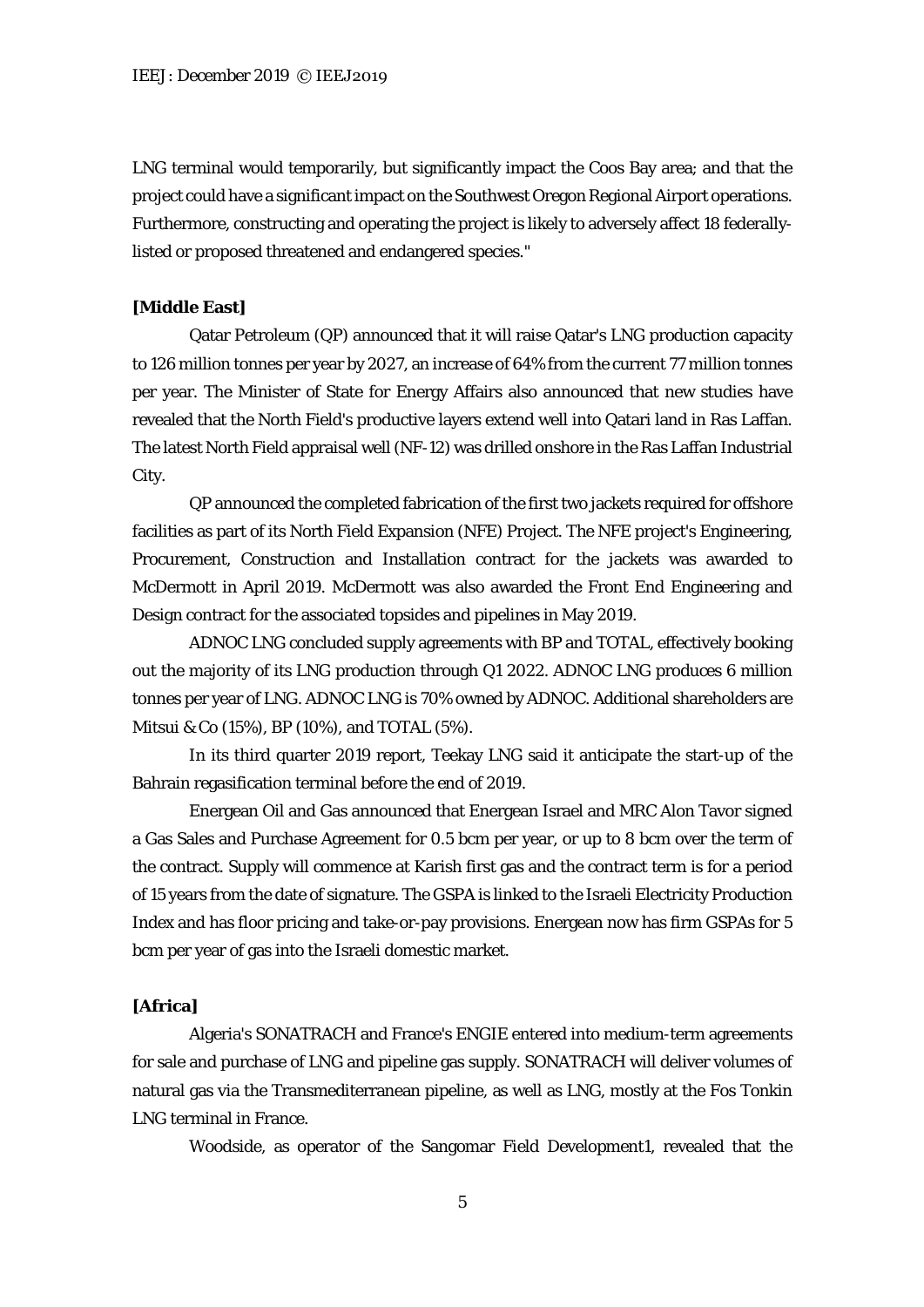Sangomar Development and Exploitation Plan and exploitation authorisation request were submitted to the Government of Senegal on 2 December 2019. The Sangomar Field Development Phase 1 concept is a stand-alone floating production storage and offloading (FPSO) facility with 23 subsea wells and supporting subsea infrastructure. The FPSO is expected to have a capacity of around 100,000 bbl/day, with first oil targeted in early 2023. The FPSO will be designed to allow for the integration of subsequent Sangomar development phases, including gas export to shore and future subsea tie-backs from other reservoirs and fields.

The Board of Directors of the African Development Bank Group (AfDB.org) approved a long-term Senior Loan of USD 400 million to support the Mozambique LNG Area 1 Project. AfDB joins a global syndicate of commercial banks, development finance institutions, and export credit agencies, to jointly provide the requisite senior debt financing for the project. Financial close is expected within the first half of 2020.

#### **[Europe / Russia]**

The board of the European Investment Bank (EIB) agreed a new energy lending policy. The new energy lending policy details principles that will govern future EIB engagement in the energy sector. The EIB will no longer consider new financing for unabated, fossil fuel energy projects, including gas, from the end of 2021 onwards.

United Kingdom government announced a moratorium on fracking in England until compelling new evidence is provided. Cuadrilla Resources responded that it will review the reports in detail and continue to work with the OGA to provide further detailed data to address concerns so that the moratorium can be lifted.

Grain LNG exported the highest ever amount of gas in a single day from any European terminal into the United Kingdom network. The terminal exported 698 GWh (46,163 tonnes) of gas, beating its previous record by more than 100 GWh. Grain LNG recently launched an 'open season' process for customers interested in buying capacity from 2025. Grain LNG is expecting to allocate capacity by the end of March 2020.

Mitsubishi Corporation (MC) and Chubu Electric Power have been selected as the preferred buyers in a bid for the Dutch Energy Company "Eneco". MC and Chubu expect to acquire up to 100% of Eneco's shares.

Elengy conducted an Open Subscription Period (OSP) for Montoir-de-Bretagne LNG terminal, from July to November 2019 to offer the not yet subscribed regasification capacity, i.e. more than 3.5 billion cubic meters (bcm) per year, for the period 2021 to 2035. As a result, the terminal is now fully booked between 2023 and 2035. And only few capacities remain available in 2021 and 2022. Elengy and its subsidiary Fosmax LNG, owner of the Fos Cavaou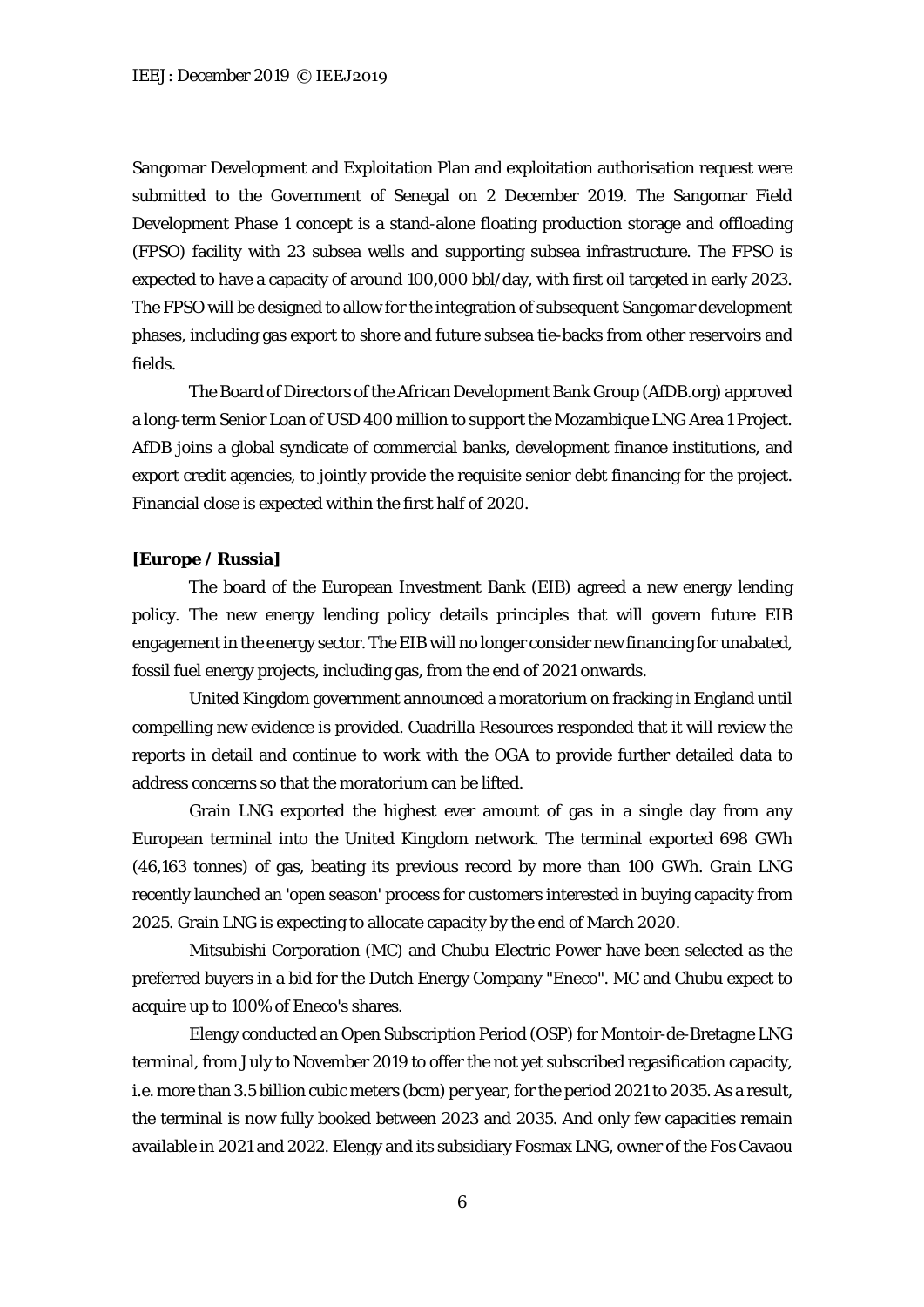LNG terminal near Marseille, are now willing to study the different development options for offering capacities at Fos Cavaou LNG terminal beyond 2030 and at Montoir-de-Bretagne beyond 2035.

Elengy and Rubis Terminal signed a memorandum of understanding (MOU) to launch preliminary studies for the development of an LNG storage facility at the Reichstett (Bas-Rhin) storage terminal. The project is targeting the retail LNG needs of west-central Europe for the industrial and transport sectors. The planned site will be able to handle an annual volume of 85,000 tonnes of LNG. The satellite storage will be supplied by rail from one of Elengy's terminals (Fos Tonkin or Montoir-de-Bretagne). Customers will then have their LNG delivered by trucks. Commissioning is scheduled for 2022.

MAN Energy Solutions and Wessels Marine GmbH announced a technical showcase whereby the 2017-retrofitted 'Wes Amelie', a 1,036-teu feeder container ship, will use liquefied SNG (Synthetic Natural Gas) produced from renewable electrical energy as drop-in fuel. 20 of the 120 tonnes of LNG that the Wes Amelie typically uses per round trip will be replaced by climate-neutral SNG. As a result,  $CO<sub>2</sub>$  emissions are expected to decline by 56 tonnes for this trip. Automobile manufacturer Audi's Power-to-Gas facility in Werlte, where a liquefaction plant is currently under construction, will provide the SNG, which will be generated by wind energy and is thus 100% climate-neutral. The SNG trip will take place after the completion of the liquefaction plant in Q2 2020.

Chart Industries completed commissioning of Europe's largest LNG fueling station for Alternoil. The station is located on Germany's main A1 highway near the city of Bakum, expecting final approval by local authorities in December 2019.

From January 2020, Volkswagen Group Logistics will deploy two LNG car freight ships with 4,700 cars transport capacity each between Europe and North America. The ships from Siem Car Carriers AS were launched in Xiamen, China.

Gasum is acquiring AGA's Clean Energy business and Nauticor's Marine Bunkering business from Linde AG. Assets transferred include an LNG liquefaction plant, two LNG terminals, two LNG bunkering vessels, and 48 gas filling stations in Sweden and Norway.

Polish Oil and Gas Company (PGNiG) signed a contract with Klaipėdos Nafta (KN) to be the sole user of the small-scale LNG reloading station in Klaipėda for five years from April 2020.

According to preliminary figures at Gazprom Facebook page, the company produced 0.5% more natural gas amounting to 431.9 bcm between January to 15 November 2019 than it did during the same period one year earlier. Its natural gas export to non-CIS nations decreased by 1.1% to 169.7 bcm during the same period.

Start-up and commissioning process is in its final stage at the TurkStream gas